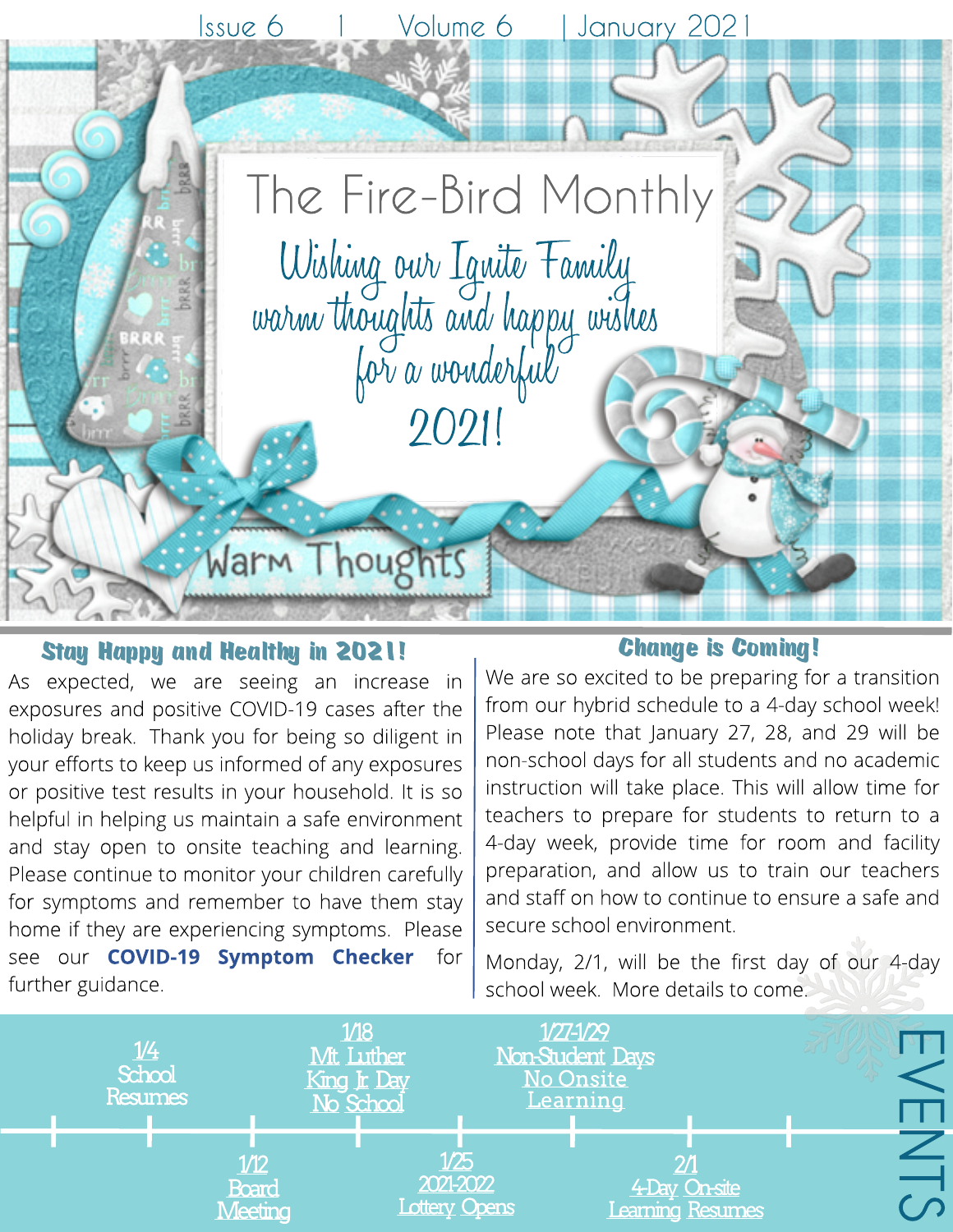

# ANNOUNCEMENTS

## From the PTO

Have you joined the PTO yet? It only takes 2 minutes to fill out the form and become actively engaged in Ignite's success! Please consider donating \$10 with your membership to help us provide meals for teachers for P/T conferences, sponsor Battle of the Books, show gratitude for teachers during Teacher Appreciation Week, and support school-wide initiatives, like Project-Based Learning!

### [Joi](https://igniteutah.org/parent-teacher-organization/)n Now!

We've started a weekly parent chat on Facebook. Each week, we will select a topic to share ideas and support each other. If you have any topic suggestions, please email jacey.goates@gmail.com.

#### Take our

All participants will be entered to win one of two \$10 Amazon gift cards!



REGISTRATION INFORMATION FOR 2021-2022!

#### URGENT: ACTION REQUIRED

If you are planning to continue your child's enrollment at Ignite for next school year, you MUST complete a Statement of Intent to Return. This ensures that your child's spot at Ignite is reserved for the 2021-2022 school year in their appropriate grade level. You must complete this form for **EACH** child at Ignite who plans to return, whether they are in distance learning or the onsite program. Failure to complete an intent form will result in your child's spot being given to a new student applicant from our lottery drawing. All Intent to Return Forms are due on or before Monday, February 1st!

[Complete](https://docs.google.com/forms/d/e/1FAIpQLSdjxEMH1nR-rAogv42iwc9bQdrYzmPLxJ83dsDw4lGJlNXdtw/viewform) [Form](https://forms.gle/AESCvAhsvNcPEn9a7)

## Share the good news!

Has your child had a positive experience at Ignite and you want to share the news? Now is the time to spread the word that Ignite is now accepting applications for the 2021-2022 school year! Openings are available in both our distance learning and onsite programs for grades K-8.

For friends, neighbors, and family members who are interested in applying for our enrollment lottery, here is the information they will need:

#### APPLICATION LOTTERY DATES:

January 25-February 25 Lottery Application Link:

(not active until Jan. 25th)